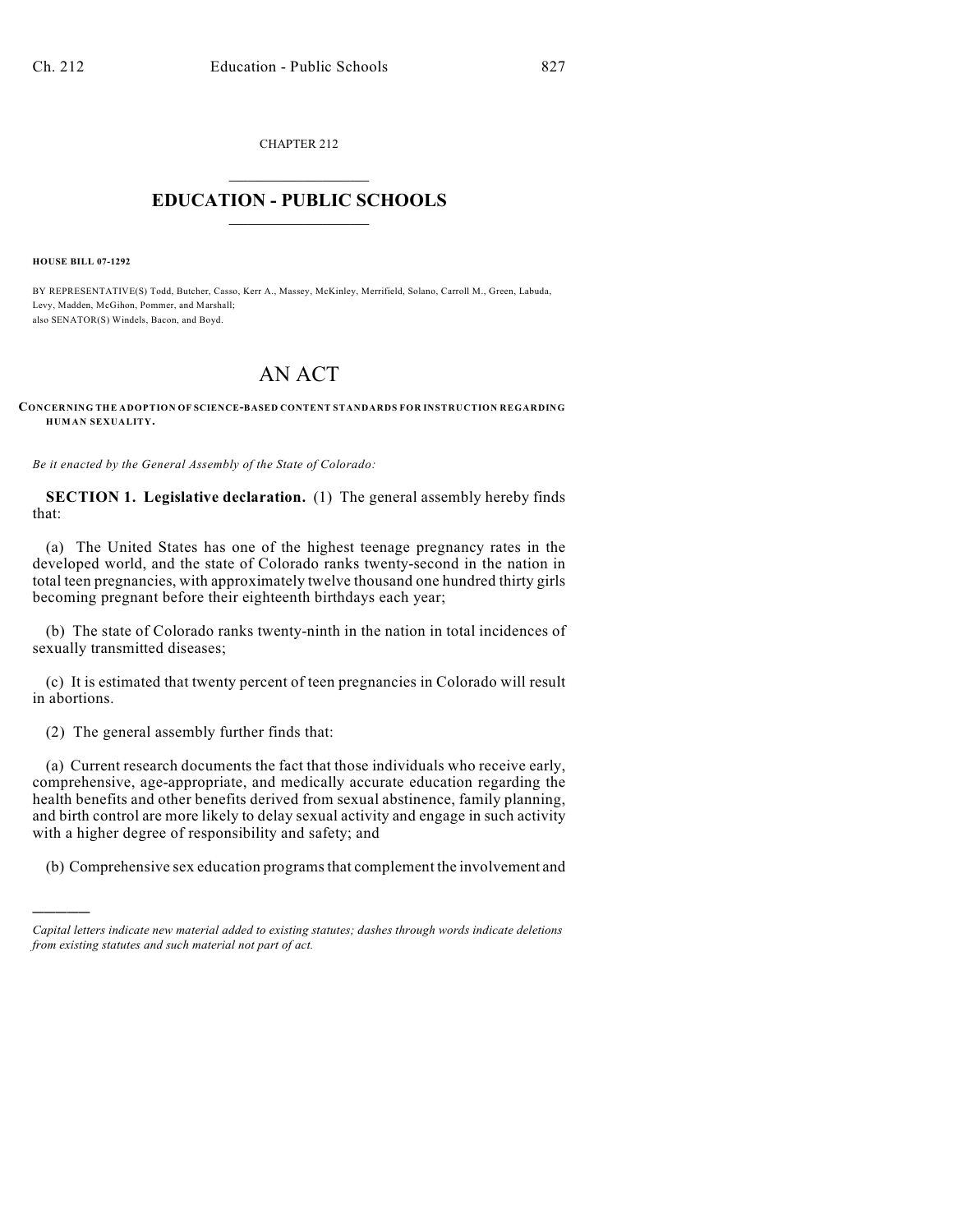instruction of parents and respect the diversity and values of the state provide Colorado's youth with a foundation of information to help them make responsible, healthy, and informed decisions.

(3) Therefore, the general assembly hereby declares that the objective of this act is to reduce the incidence of sexually transmitted diseases, pregnancy, and abortion among teenagers by ensuring that school districts and teen pregnancy prevention programs that offer instruction and information concerning human sexuality provide teenagers the science-based information they need to make responsible and healthy decisions, with a primary emphasis on abstaining from sexual activity. For teenagers who become sexually active, school districts and teen pregnancy prevention programs that offer instruction concerning human sexuality shall both encourage such teenagers to return to abstinence and teach the effective use of condoms or other means of contraception.

**SECTION 2.** 22-1-110.5, Colorado Revised Statutes, is amended BY THE ADDITION OF THE FOLLOWING NEW SUBSECTIONS to read:

**22-1-110.5. Education regarding human sexuality - prior written notice to parent - content standards.** (5) EXCEPT AS DESCRIBED IN SUBSECTION (9) OF THIS SECTION, A SCHOOL DISTRICT, CHARTER SCHOOL, OR INSTITUTE CHARTER SCHOOL THAT OFFERS A PLANNED CURRICULUM THAT INCLUDES INSTRUCTION CONCERNING HUMAN SEXUALITY SHALL, IN OFFERING SUCH A CURRICULUM, MAINTAIN CONTENT STANDARDS FOR THE CURRICULUM THAT ARE BASED ON SCIENTIFIC RESEARCH, WHICH CONTENT STANDARDS SHALL:

(a) ENCOURAGE PARENTAL INVOLVEMENT AND FAMILY COMMUNICATION;

(b) EMPHASIZE ABSTINENCE AND TEACH THAT SEXUAL ABSTINENCE IS THE ONLY CERTAIN WAY AND THE MOST EFFECTIVE WAY TO AVOID PREGNANCY AND SEXUALLY TRANSMITTED DISEASES AND INFECTIONS, INCLUDING BUT NOT LIMITED TO INSTRUCTION REGARDING HIV/AIDS, HEPATITIS C, THE LINK BETWEEN HUMAN PAPILLOMAVIRUS AND CANCER, AND THE AVAILABILITY OF THE HUMAN PAPILLOMAVIRUS VACCINE;

(c) INCLUDE INSTRUCTION TO HELP STUDENTS DEVELOP SKILLS FOR MAKING RESPONSIBLE AND HEALTHY DECISIONS ABOUT HUMAN SEXUALITY, PERSONAL POWER, BOUNDARY SETTING, AND RESISTING PEER PRESSURE, INCLUDING HOW TO AVOID:

(I) UNWANTED VERBAL, PHYSICAL, AND SEXUAL ADVANCES;

(II) MAKING UNWANTED VERBAL, PHYSICAL, AND SEXUAL ADVANCES; AND

(III) MAKING ASSUMPTIONS ABOUT A PERSON'S SUPPOSED SEXUAL INTENTIONS BASED ON THAT PERSON'S APPEARANCE;

(d) INCLUDE DISCUSSION OF HOW ALCOHOL AND DRUG USE IMPAIRS RESPONSIBLE AND HEALTHY DECISION-MAKING;

(e) BE AGE-APPROPRIATE, CULTURALLY SENSITIVE, AND MEDICALLY ACCURATE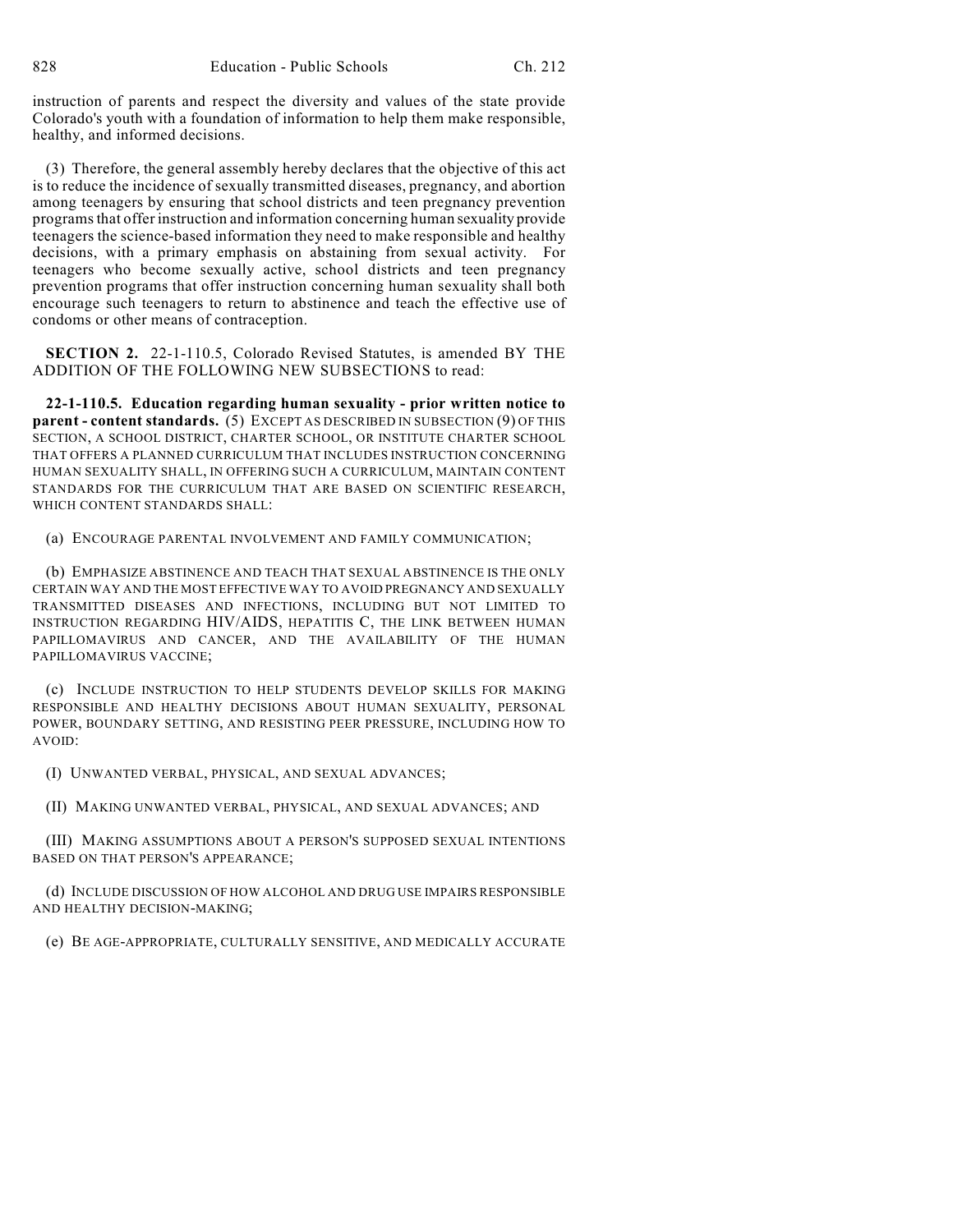ACCORDING TO PUBLISHED AUTHORITIES UPON WHICH MEDICAL PROFESSIONALS GENERALLY RELY;

(f) PROVIDE INSTRUCTION ABOUT THE HEALTH BENEFITS AND POTENTIAL SIDE EFFECTS OF USING CONTRACEPTIVES AND BARRIER METHODS TO PREVENT PREGNANCY, INCLUDING INSTRUCTION REGARDING EMERGENCY CONTRACEPTION AND THE AVAILABILITY OF CONTRACEPTIVE METHODS; AND

(g) FOR SCHOOL DISTRICTS THAT HAVE ESTABLISHED A CHARACTER EDUCATION PROGRAM PURSUANT TO SECTION 22-29-103, PROMOTE THE GUIDELINES OF BEHAVIOR ESTABLISHED IN THE CHARACTER EDUCATION PROGRAM.

(6) NOTHING IN SUBSECTION (5) OF THIS SECTION SHALL BE INTERPRETED TO PROHIBIT DISCUSSION OF HEALTH, MORAL, ETHICAL, OR RELIGIOUS VALUES AS THEY PERTAIN TO HUMAN SEXUALITY, HEALTHY RELATIONSHIPS, OR FAMILY FORMATION.

(7) SCHOOL DISTRICTS, CHARTER SCHOOLS, AND INSTITUTE CHARTER SCHOOLS ARE ENCOURAGED TO INVOLVE TEACHERS, SCHOOL NURSES, PARENTS, AND COMMUNITY MEMBERS IN THE DEVELOPMENT OF THE CONTENT STANDARDS REQUIRED BY SUBSECTION (5) OF THIS SECTION AND TO INTEGRATE AVAILABLE COMMUNITY RESOURCES INTO PROGRAMS PROVIDING INSTRUCTION REGARDING HUMAN SEXUALITY.

(8) AS USED IN THIS SECTION, UNLESS THE CONTEXT OTHERWISE REQUIRES, "SEXUAL ABSTINENCE" MEANS NOT ENGAGING IN ORAL, VAGINAL, OR ANAL INTERCOURSE OR GENITAL SKIN-TO-SKIN CONTACT.

(9) A SCHOOL DISTRICT, CHARTER SCHOOL, OR INSTITUTE CHARTER SCHOOL THAT IS RECEIVING UPON THE EFFECTIVE DATE OF THIS SUBSECTION (9) DIRECT OR INDIRECT FUNDING FROM THE FEDERAL GOVERNMENT FOR THE PROVISION OF AN ABSTINENCE EDUCATION PROGRAM PURSUANT TO 42 U.S.C. SEC. 710 SHALL NOT BE REQUIRED TO ADOPT CONTENT STANDARDS FOR THE PROVISION OF SUCH INSTRUCTION AS DESCRIBED IN SUBSECTION (5) OF THIS SECTION IN ANY YEAR THAT THE SCHOOL DISTRICT, CHARTER SCHOOL, OR INSTITUTE CHARTER SCHOOL RECEIVES SUCH FUNDING.

**SECTION 3.** 22-25-104 (3) (a), Colorado Revised Statutes, is amended to read:

**22-25-104. Colorado comprehensive health education program - role of department of education - recommended curriculum guidelines - allocation of funds - rules and regulations.** (3) (a) With the assistance of parents, school districts, the department of public health and environment, the Colorado commission on higher education, and other interested parties, the department of education shall develop recommended guidelines for the implementation of local comprehensive health education programs. THE GUIDELINES DEVELOPED PURSUANT TO THIS SUBSECTION (3) SHALL COMPLY WITH THE REQUIREMENTS OF SECTION 22-1-110.5.

**SECTION 4.** 22-25-110 (2), Colorado Revised Statutes, is amended to read:

**22-25-110. Funding of existing programs - operation of other health**